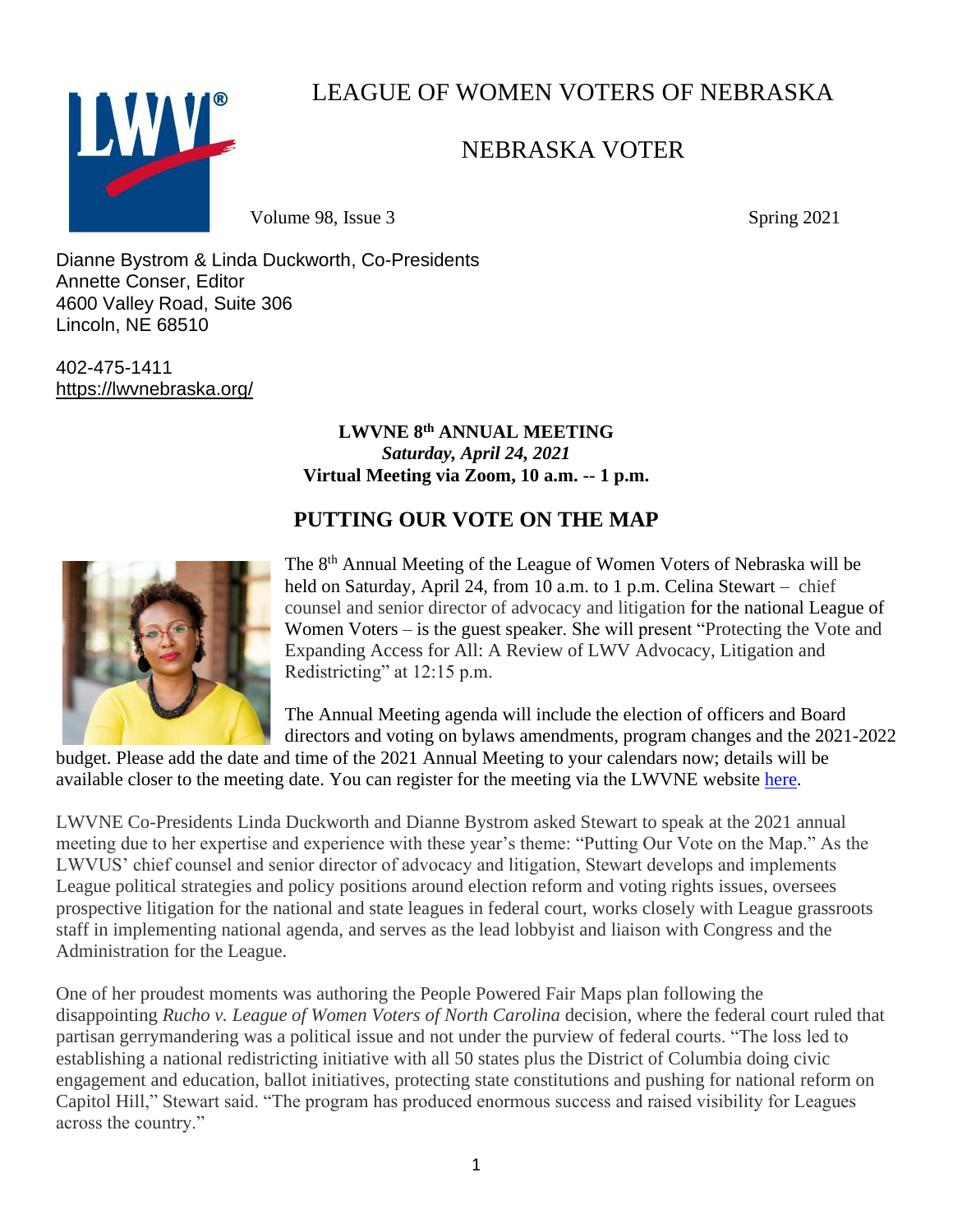In the lead-up to the 2020 election, the League carried its heaviest caseload ever with more than 75 cases, Stewart said. "These cases aimed at expanding voter access and participation for all voters, with a heightened focus on communities of color. In 2020, the result of the League's cases led to protecting more than 24 million voters."

Stewart earned a Juris Doctorate from Western Michigan University Law School and a Bachelor of Arts degree in sociology from Spelman College. She has served on the boards of the Bar Association of D.C., the Women's Bar Association of D.C., and the National Association of the Advancement of Colored People. Stewart was an American Bar Foundation Law Practice Fellow.

#### According to the LWVNE Bylaws: **ARTICLE X**: **Section 2. Voting Body.**

**a)** The voting body shall consist of members from local Leagues who are current in Per Member Payment (PMP) to LWVNE and members-at-large whose LWVNE dues are current, who are properly registered, and who are in attendance.

**b)** No member shall vote in more than one capacity, and there shall be no proxy voting.

All local Leagues are current in their Per Member Payments to LWVNE as are the Members-at-Large with their dues. Therefore, any LWVNE member may attend and vote. Non-members are welcome to attend and observe.

## **LWVNE CONTINUES EFFORTS TO INCORPORATE DEI** *By Linda Duckworth, Co-President*

I could report on any number of proud moments from the past couple of months, but my hope is you're aware of them through our MailChimp messages, our social media, or our virtual meetings of one type or another. I do encourage you to continue and even expand your involvement in League-led projects and activism if possible. Nebraska needs as many smart, watchful, sensible citizens as possible acting as the "second house." We Leaguers were born to do this!

Instead, I'd like to fill you in on our continuing efforts to incorporate Diversity, Equity and Inclusion (DEI) in every aspect of the work we produce, the view that others see and our internal relationships.

After many months of planning, we held a well-attended and much appreciated anti-bias training led by Dr. Erika Kirby of Creighton University and Earl Redrick of the Anti-Defamation League. Twenty-four members, most of us officers or directors on the LWVNE board, were in attendance for the two-part session held December 5 and December 7, 2020. We covered such topics as ethnocentrism, microaggressions (and yes, one can make an argument that there is nothing "micro" about them) and equity. We practiced skills to challenge explicit and implicit bias in our everyday lives and talked about how to increase diversity, equity, and inclusion in the League of Women Voters of Nebraska.

The DEI lens from LWVUS is helpful in that regard. A DEI lens is a way of examining a program, a process, a product, etc. with regards to how it is perceived by a variety of communities, voices, and perspectives and what, if any, barriers may exist that is preventing it from being equitable or inclusive of everyone. You can find more information about the DEI lens [here.](https://www.lwv.org/sites/default/files/2019-06/deilens.pdf)

We also talked about next steps, understanding that we have barely begun our process, and decided to offer an opportunity for book discussion. The book we chose is "How to be an Anti-Racist" by Ibrim X. Kendi. We found an [online discussion guide,](https://medium.com/@ekv/how-to-be-an-antiracist-an-8-week-book-study-54ed589c707a) which provides questions for eight meetings. We are a group of about 15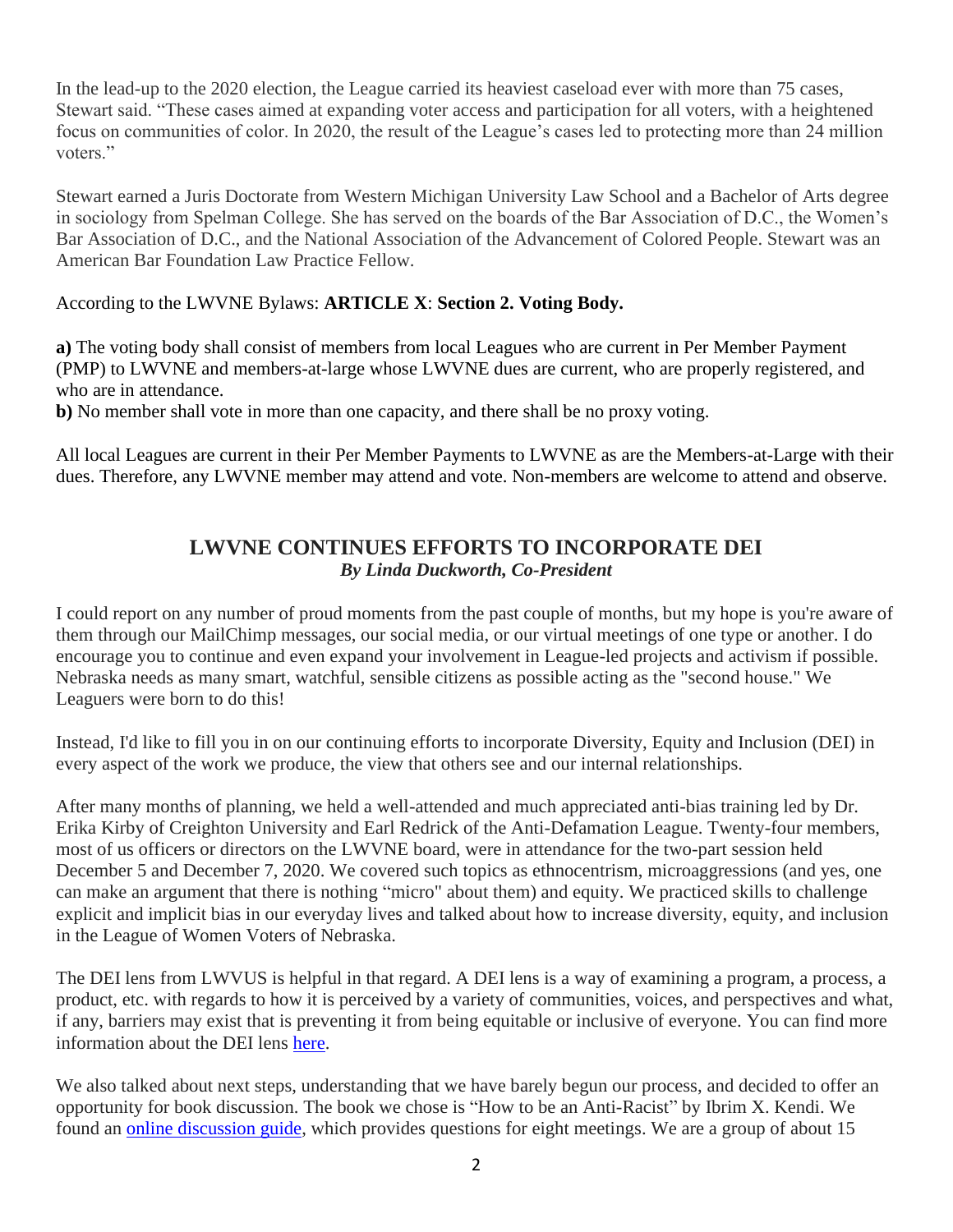members from across the state who meet via Zoom for robust discussions. At this writing we have met three times, so please consider joining us for any subsequent discussions on April 5, April 19, May 3, May 17 and June 7. Please contact me at [lindabduckworth@gmail.com](mailto:lindabduckworth@gmail.com) to be added to the group, or find the information on social media.

Finally, I want to let you know that Rebecca Gonzales, a member-at-large and member of our Social Policy Committee, has been developing and continuing outreach to women of color in greater Nebraska. Her most recent effort is finding more participants for our Fair Maps project. When it comes to redistricting, we need all corners of the state represented. Thank you, Rebecca!

# **DONATIONS CONTINUE FOR ANNUAL FUNDRAISER**

Thanks to the generosity of its members, the League of Women Voters of Nebraska now has more than \$5,000 to support its efforts to register voters, provide voter education programs and nonpartisan voters' guides, and expand get-out-the-vote efforts in 2021.

A total of \$5,065 has been raised to date in response to the December 1, 2020, letter from Co-Presidents Dianne Bystrom and Linda Duckworth: \$3,745 to the General Fund and \$1,320 to the Education Fund. All contributions, no matter their specific designation, are tax-deductible.

In addition to those donors listed in the Winter 2021 Nebraska Voter, Sylvia Cohn, Dorris Heaston, and Barbara and Ryan Soderlin have contributed to the Education Fund. Heaston also donated to the General Fund.

# **MEMBER SPOTLIGHT: LWVNE THANKS CARYL GUISINGER** *By Katie Wadas Thalken, Vice President of Membership*



For the past two years, Caryl Guisinger has served as one of the directors of Voter Services for the League of Women Voters of Nebraska. She was a new League member, but stepped up to the task of helping lead efforts to expand Vote411 across the state. She was also an instrumental member of the LWVNE Communications Committee and led the revamp of our [website.](https://lwvnebraska.org/)

Her leadership truly was influential in the success of the 2019-2021 LWVNE board.

Caryl provided this tremendous leadership all while managing major health issues, surgeries, and driving back and forth to Omaha from her home in Belgrade, NE. She now faces a terminal diagnosis and her League friends are saddened by this news. Her contributions to the success of the League's coverage of the 2020 election will forever be felt and her legacy of improving the technology for the state League will have lasting impacts, particularly as we seek to improve our presence in more rural areas of Nebraska. The League wishes Caryl well as she manages her diagnosis. We thank Caryl and her husband Roy for their contributions to our organization. Best wishes and God speed.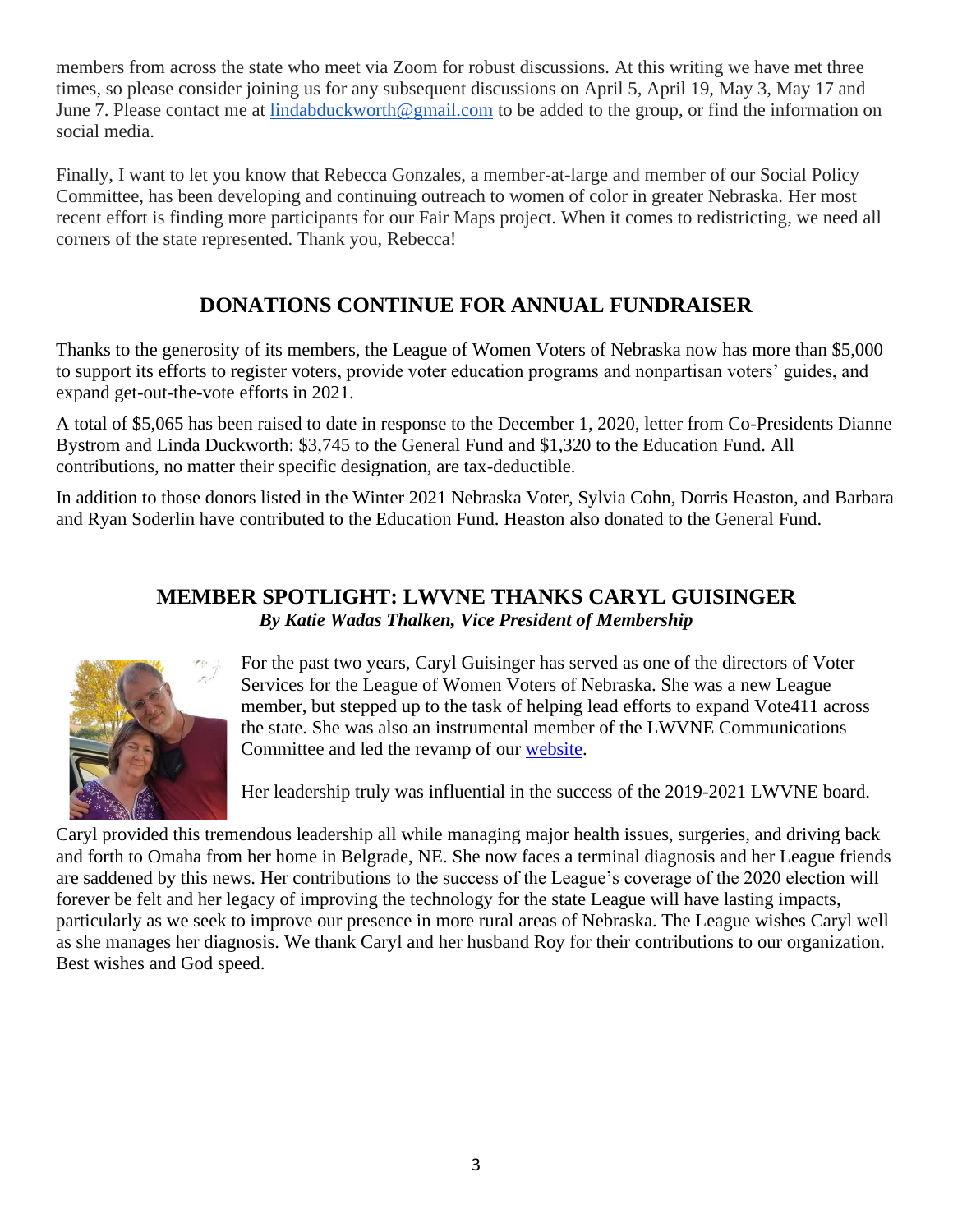#### **ACTION REPORT** *By Sherry Miller, Vice President for Action*

#### LEGISLATIVE DAY 2021

The first virtual League of Women Voters Legislative Day was a success! Fifty League members registered and attended the February 20 training session and 25 returned for virtual lobbying instructions on Legislative Day, February 24.

LWVNE Board directors selected eight priority bills, twice as many as in previous years, and presented their rationale for their choices at the February 20 meeting. After their lobbying by emails and phone calls, participants were invited to return an evaluation, and 10 did so. These were positive, appreciating the virtual format that allowed for more participation while avoiding car travel. Many participants show interest in continuing Legislative Day training by Zoom, followed up by possible visits to the Legislature in person.

#### STATUS OF LEGISLATIVE DAY PRIORITY DAY BILLS

LB 364 (Education) is still in committee. It is Senator Lou Ann Linehan's priority bill and may be pulled from committee for floor debate. The LWVNE opposed this bill, which gives a tax credit to individuals and corporations for donations to scholarships for private schools.

LB 8 (Government), Senator Carol Blood's bill to require electioneering reporting, remains in committee. The LWVNE supported her efforts to identify dark money in campaigns.

LB 11 (Government), Senator Blood's bill to allow registered voters to request permanent early ballots, remains in committee. The LWVNE supported this bill.

LB 20 (Health), Senator Blood's bill to provide insurance coverage for prescribed contraceptives, was advanced to General File. However, it was substantially gutted by reducing prescriptions from 12 months to 3 months by a committee amendment. The LWVNE supported the original bill.

LB 383 (Mental and Behavioral Health), Senator Mike Hilgers' bill to appropriate funds to plan, design and construct two new correctional centers is opposed by the LWVNE. This was a win for us as the Appropriation Committee members also opposed the request.

LB 266 (Natural Resources) was introduced by Senator John McCollister as the Adopt the Renewable Energy Standards Act. Nebraska may be the only state without such standards. The bill remains in the Legislature's Natural Resources Committee.

LR 22CA (Social Policy) is Senator Linehan's proposal for a constitutional amendment to limit the total amount of property tax revenue that may be raised by political subdivisions, including public school districts, to 3% with the inclusion of a vote to override a limit by the political subdivision's registered voters. The LWVNE is opposed to this resolution, which remains in committee.

#### LEGISLATIVE ACTION 2021

League directors and their committee members submitted 60 letters of written testimony regarding support for or opposition to bills introduced in the long session of the 107th Legislature. These letters can be read on the LWVNE website. Directors and committee members are to be congratulated on well-written, in-depth, researched letters, while keeping up with the breakneck pace of legislative committee hearings.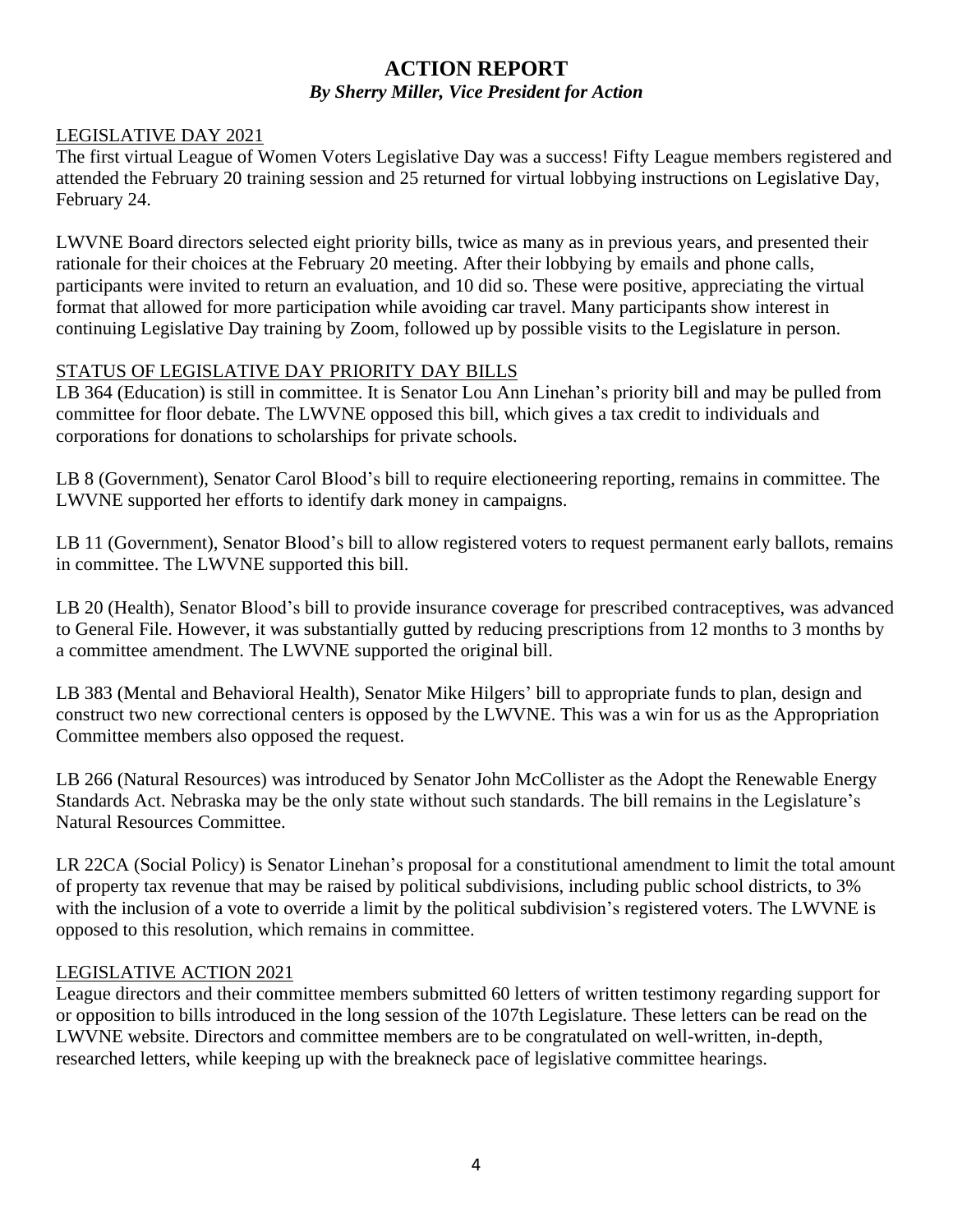The letter format was developed by LWVNE Co-Presidents Dianne Bystrom and Linda Duckworth, resulting in a standardized example for use in lobbying senators with written testimonies based on League positions before and after hearings were held.

#### LEGISLATIVE ACTION ALERTS

The LWVNE Action Alert group responded to alerts regarding HR1/S1, the For the People Act in Congress; and HR 2694, the bill introduced in the U.S. House of Representatives in September 2020 regarding pregnant worker's rights.

State-level action was taken to oppose LR 3CA to require voter ID; to oppose LB 383 to fund a new corrections facility; and to oppose Amendment 2870 to LB 1106, which affected funding to schools in August 2020. Statelevel action included support for LB 11 to provide for permanent early ballot requests; to keep the seven-day notice requirement for public hearings set by the Rules Committee; and to support LR 390, a resolution regarding the economic impact of COVID 19 on the early childhood workforce. Action Alert volunteers were asked to contact Governor Pete Ricketts about the lack of action by the Department of Environment and Energy regarding the environmental catastrophe in Mead, NE, on AltEn, a company making ethanol with contaminated seed corn.

The LWVNE Action Alert group has grown to 45 members and more are always welcome! If you would like to receive action alerts, please email me at kitty66hawk@aol.com.

# **NATURAL RESOURCES AND ENERGY REPORT** *By Janelle Stevenson and Megan Lyons, Co-Directors*

In 2021, we have countless options throughout the month of April to celebrate the meaning of Earth Day. Be sure to check out special events in your corner of the state or feel welcome to join in some of the creative, innovative virtual programs available. At<https://lincolnearthday.org/> you can access a Community Calendar and interactive map featuring fantastic environmental resources. Omaha Earth Day offers a virtual Nebraska Earth Day passport option: [http://earthdayomaha.org/.](http://earthdayomaha.org/)

As you may be aware from media coverage, AltEn Ethanol in Mead, NE, accepts more than 90% of the nation's unwanted pesticide coated seeds. Unfortunately, they process the material into ethanol and sell by-products to local farmers as a "soil conditioner." Due to the poisonous materials involved, the residents of Mead have experienced sickness, animal health problems, and pollinators die off for the past two years. Environmental monitoring, including by the Nebraska Department of Environment and Energy (NDEE), has detected levels of neonicotinoids, which are banned in some nations, in the surrounding soil. In early February, the NDEE ordered the plant to shut down operations to clean up their dilapidated wastewater lagoons. AltEn was unable to comply, and as of March 1, the state of Nebraska is suing AltEn for its pollution. Consequently, their irresponsible business practices and untimely help from state officials has left an environmental disaster.

Please continue to follow this story and keep pressure on the Legislature's Natural Resources Committee, NDEE and the governor to ensure that this private company remediates the damage instead of taxpayers.

On Tuesday, March 16, 2021, various environmental coalitions hosted the Lincoln City Council Environmental Candidate Forum. This forum provided an important opportunity for voters to get to know the Lincoln City Council candidates and their positions on environmental issues facing the community. This forum focused on questions regarding a wide range of important environmental issues, such as climate change, water, food policy, and more.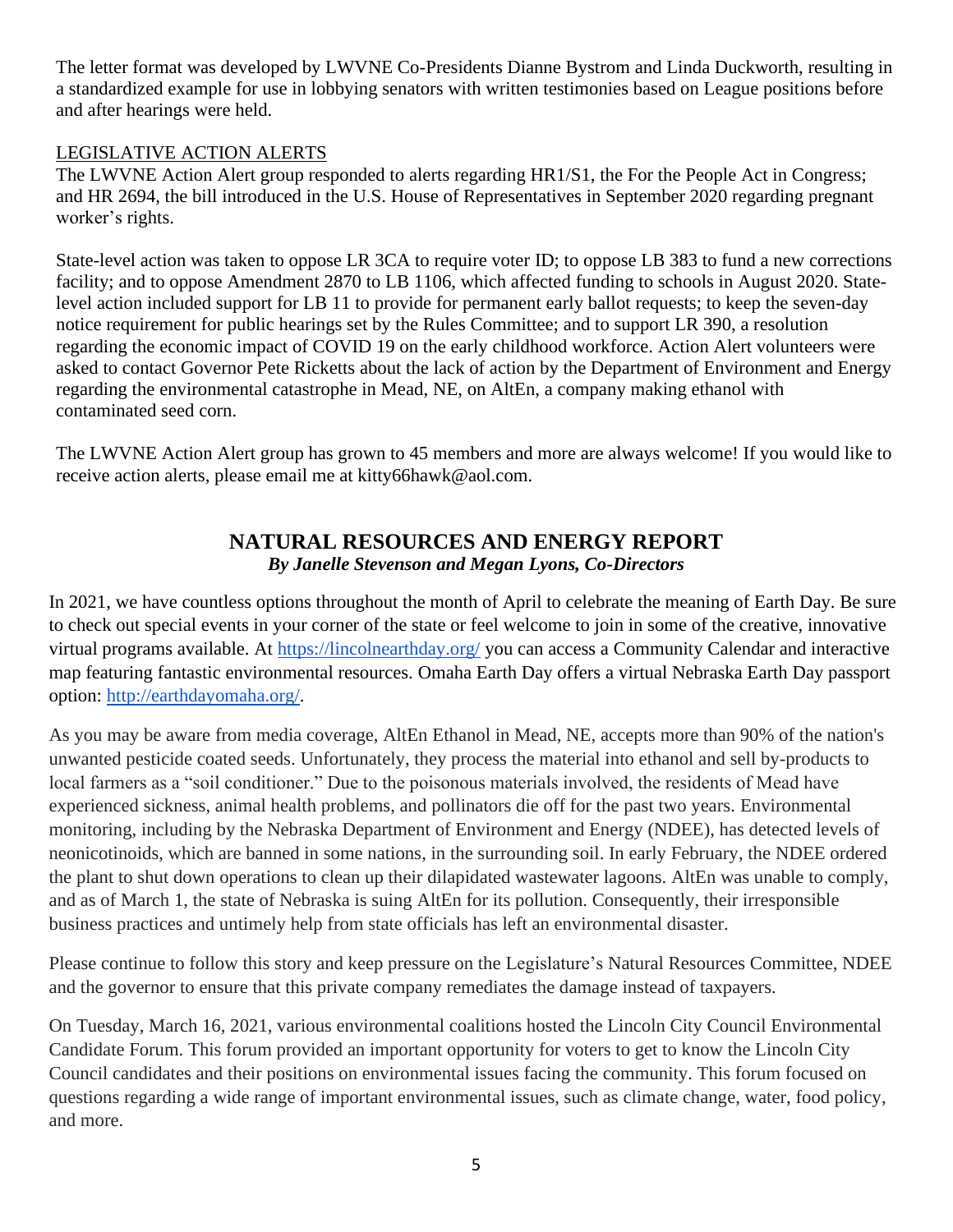Earlier this year, the Sierra Club put out a report, "The Dirty Truth About Utility Climate Pledges," analyzing 50 parent companies, comprised of 79 operating companies, which own half of all remaining coal and gas generations in the United States. The three necessary actions they scored on were (1) retiring coal, (2) stop building new gas plants, and (3) build clean energy in this next crucial decade. Omaha Public Power District (OPPD) and Nebraska Public Power District (NPPD) received an "F" grade based on their continued use of gas plants and not meeting the 2030 goal to decarbonize, a year that the Intergovernmental Panel on Climate Change deemed crucial for reducing greenhouse gases. We must continue to communicate to the energy sector the citizens' demand for the best public and environmental health possible.

This year, the LWVNE Natural Resources Committee will be taking a closer look at soil health and what that means in Nebraska. Soil health is inherent in agriculture, but a re-emergent attention explores practices for combating climate change. Stay tuned for learning opportunities as we explore the ground beneath our feet.

#### **GOVERNMENT REPORT** *By Sheri St. Clair, Director*

Legislation related to issues of redistricting, voter suppression and election safeguards are being monitored in the 107<sup>th</sup> session of the Legislature. Position letters were submitted regarding 16 proposed bills or resolutions. In-person testimony was provided regarding amending the Rules of the Legislature as well as on four pieces of legislation. Of the 16, four received priority designation, as shown in the table below. Proposals that would require voter identification or impact provisions related to early voting failed to advance.

| <b>SUPPORT</b> |                                                                                       |
|----------------|---------------------------------------------------------------------------------------|
| LB 83          | Change the Open Meetings Act to provide for virtual conferencing                      |
| LR 18          | Constitutional amendment to change legislative term limits to three consecutive terms |
| CA             |                                                                                       |
| <b>OPPOSE</b>  |                                                                                       |
| LR 14          | Resolution to Congress for convention of the states to propose amendments to the      |
|                | <b>United States Constitution</b>                                                     |
| <b>NEUTRAL</b> |                                                                                       |
| LB 285         | Change provisions relating to elections conducted pursuant to the Election Act:       |
|                | registration list maintenance; receipt of information from nongovernmental agency     |
|                | Per Civic Nebraska: LB 285 is meant to answer the Department of Motor Vehicles        |
|                | concerns so that Nebraska can move forward with plans to join the Electronic          |
|                | Registration Center (https://ericstates.org/)                                         |
|                | Neutral because name of agency not specified in the bill                              |

LB 8 was designated a priority bill by the LWVNE at its Legislative Day in February 2021. This legislation would change independent expenditure reporting requirements and require electioneering reporting. Unfortunately, it did not secure the five votes needed to advance from the Government Committee.

The coalition of nonprofit organizations working to coordinate activity on redistricting efforts continues to meet via Zoom. The LWVNE is an active participant in this group, which includes Common Cause Nebraska, Nebraska Appleseed, ACLU Nebraska, and RepresentUS Omaha, among others. The group closely reviewed the more recent proposed legislation regarding redistricting (LB 107) and identified positive and negative aspects. In conjunction with Common Cause Nebraska, the League participated in a week of action regarding redistricting in September 2020. Several coalition members, including the LWVNE, testified in support of LB 107, the Redistricting Act, at the Executive Council meeting on February 17, 2021. Letters to the editor and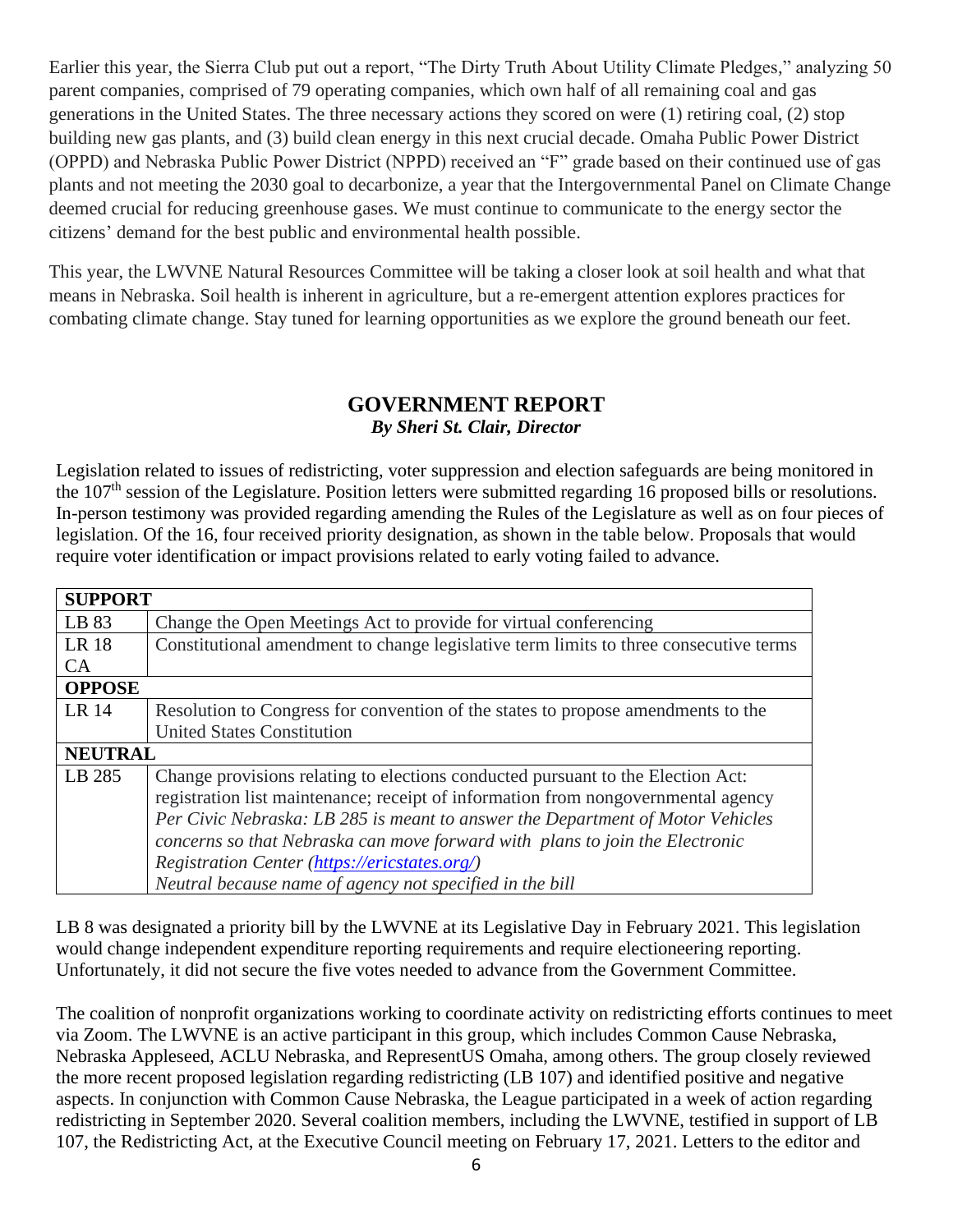supporting opinion pieces were submitted to local media. Nonetheless, LB 107 failed to advance from the Government Committee.

The LWVUS is planning a national day of action focused on redistricting to take place on April 29, 2021. Several potential activities have been identified, such as contacting legislators to support the creation of fair maps, hosting map drawing events and participation in a social media campaign. The winning entry to the LWVNE's sponsored poetry contest will be announced that day. Other proposed actions include contacting legislators assigned to the Redistricting Committee and hosting a virtual event to discuss how redistricting impacts Nebraska.

#### **SOCIAL POLICY REPORT January 12 through March 23, 2021** *By Carol Dennison, Director*

At the time of this report, 12 of the bills supported by the Social Policy Committee advanced, two of the bills we opposed failed to advance, and one bill we opposed advanced. To date none of the taxation, basic needs legislation, childcare, gun-related, corrections, juvenile justice, or equal rights bills have been heard, so many of our issues remain for debate. Please follow the bills for further support or opposition on the floor.

LWVNE's social policy portfolio addresses a wide range of issues including equality of opportunity, fiscal policy, meeting basic human needs, childcare, violence prevention, sentencing, human trafficking and more. Thanks to the tenacious volunteers of the Social Policy Committee, 41 position letters have been sent to Nebraska legislators on these issues. Many thanks to Joanna Lindberg, Rachel Gibson, Sara Lee, Gerry Sullivan, Carmala Aderman, and Carolyn Thiele from the Omaha area; Belva Junker from the Hastings area; and Rebecca Gonzales from Wilbur. Special thanks to the many who helped us with perspective and research. Please read our position letters on the [LWVNE website.](https://lwvnebraska.org/letters-to-committees-and-officials-2021/)

*Key: (Introducing Senator) S/P/N- Support/Oppose/Neutral, LWVNE Social Policy Researcher/Writer Volunteer (Name) Green=Advanced Pink=Failed to Advance*

## **Violence Prevention**

- LB 7 (Blood) **S** (Lee) Provide immunity for witnesses and victims of violent crimes
- LB 51 (Lathrop) **S** (Dennison) Change and provide qualifications for and duties relating to certification of law enforcement officers, require accreditation of law enforcement agencies, prohibit chokeholds in law enforcement, and require policies on excessive force **Judiciary Priority Bill on March 12**
- LB 300 (Slama) **O** (Lee) Change provisions relating to justification for the use of force (Stand Your Ground Expansion) **Failed to Advance from Judiciary Committee**
- LB 116 (McCollister) **S** (Lee) Change provisions relating to handgun transfer certificates and require suicide prevention training and informational materials

#### **Fiscal Policy – Taxation**

- LR 22CA (Linehan) **O** (Gibson, Dennison) Constitutional amendment to limit the total amount of property tax revenue that may be raised by political subdivisions
- LB 680 (Linehan) **O** (Dennison) Change the corporate income tax rate
- LB 681 (Linehan) **O** (Dennison) Include elementary and secondary schools in the Nebraska educational savings plan trust and change tax benefits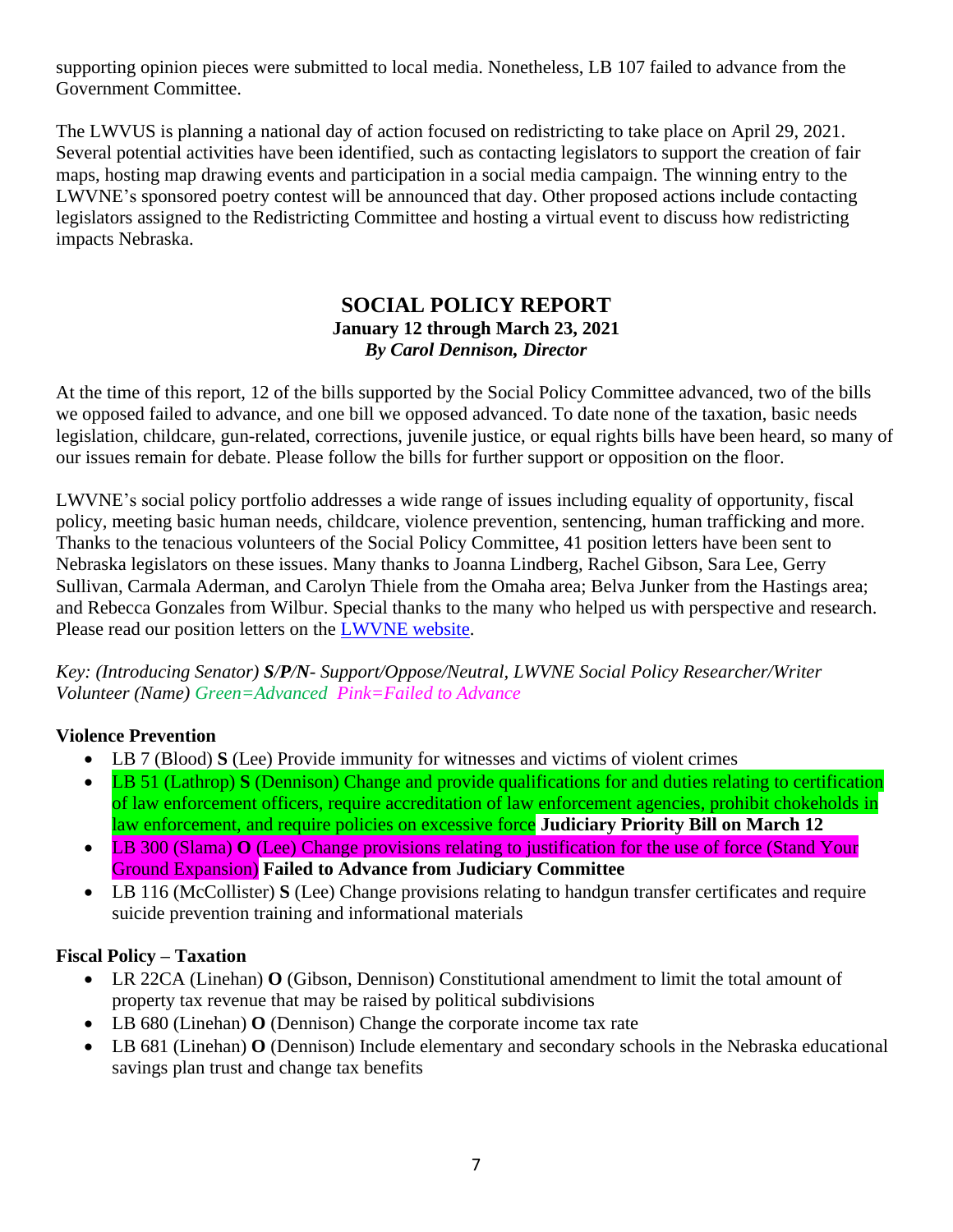## **Basic Human Needs**

- LB 26 (Wayne) **S** (Dennison) Provide a sales tax exemption for residential water service **Advanced to General File, Senator Pahls' Priority Bill**
- LB45 (Hansen, M.) **S** (Dennison, Sullivan) Repeals anti-continuance statute, which gives a tenant opportunity to defend themselves
- LB205 (Hunt) **S** (Dennison, Sullivan) Change provisions relating to unpaid periodic rent under the Uniform Residential Landlord and Tenant Act
- LB 290 (M. Cavanaugh) **S** (Gibson) Paid Family and Medical Leave Insurance Act
- LB 230 (Hunt) **S** (Lee) Prohibit discrimination in public accommodations and under the Nebraska Fair Housing Act on the basis of sexual orientation or gender identity
- LB 358 (Hunt) **S** (Sullivan, Lindberg, Dennison) Change provisions relating to retaliatory conduct by a landlord under the Uniform Residential Landlord and Tenant Act

## **Nutrition (SNAP)**

• LB 108 (McCollister) **S** (Dennison) Change provisions relating to the Supplemental Nutrition Assistance Program **Senator McCollister's Priority Bill, Placed on General File on March 9**

## **Child Care**

- LB 68 (Day) **S** (Lee) Change provisions relating to reimbursement for services provided by the federal Child Care Subsidy program
- LB 485 (DeBoer) **S** (Lee) Change provisions relating to childcare assistance (cliff effect) **Senator DeBoer's Priority Bill March 12**
- LB 677 (Linehan) **S** (Lee) Change provisions relating to eligibility for transitional childcare assistance (cliff effect)

## **Child Welfare**

- LB186 (Hilkemann) **S** (Dennison) Change provisions relating to the offense of criminal child enticement
- LR 29 (M. Cavanaugh) **S** (Lindberg) Provide for appointment by the Executive Board of a special committee known as the Eastern Service Area Child Welfare Contract Special Investigative and Oversight Committee of the Legislature. **Senator M. Cavanaugh's Priority Bill (Amendments March 23)**

## **Juvenile Justice and Protections**

- LB 307 (Pansing-Brooks) **S** (Lindberg, Dennison) Set provisions for Waiver of Counsel (prevents outof-home placement for juveniles without legal representation.) **Senator Pansing-Brooks' Priority Bill, General File**
- LB 308 (Pansing-Brooks) **S** Create the Juvenile Indigent Defense Fund, a way for counties to cover the costs of defense for indigent juveniles

# **Equal Rights/Equality of Opportunity**

- LB 120 (Hunt) **S** (Lee) Prohibit discrimination based upon sexual orientation and gender identity
- LB 517 (Hunt) **S** (Lee) Provide for a gender-neutral designation on operator's licenses and state identification cards and provide for amendment of a birth certificate.
- LB 249 (Pansing-Brooks) **S** (Dennison) Prohibit employers from inquiring about wage rate history under the Nebraska Fair Employment Practice Act
- LB 451 (McKinney) **S** (Dennison) Include characteristics associated with race, culture, and personhood within definition of race, including hair texture and protective hairstyles under the Nebraska Fair Employment Practice Act **Senator McKinney's Priority Bill, General File**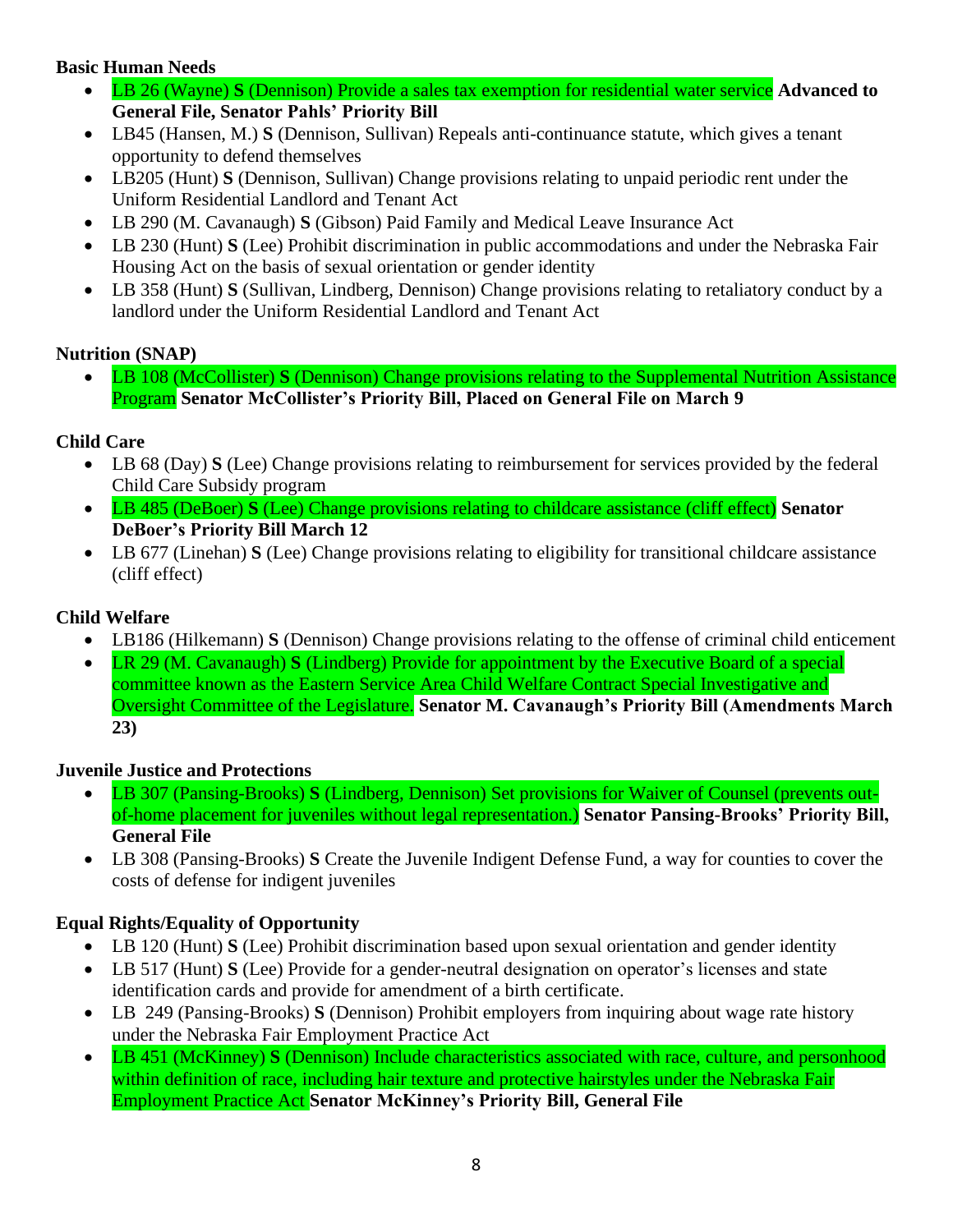- LB 493 (M. Cavanaugh) **S** (Dennison) Appropriate funds to the Department of Health and Human Services. Fund almost 3,000 Nebraskans with developmental disabilities on a waiting list for services
- Broadband Internet Bills **S** (Gibson) Remaining in committee are all other Broadband bills: LB 398 (Bostelman), LB 455, LB 456, (Friesen) LB 460, LB 600, (Brandt) LB 498 (DeBoer), LB 604 (Geist)
- LB 656 (Wayne) **Indefinitely Postponed**
- LB 338, **Senator Bostelman's Priority Bill, on General File March 17**
- LB 388 **Senator Hilgers' Priority Bill, on General File March 11**
- LB 498 (DeBoer), **on General File March 1**

## **Voting Rights (Corrections)**

• LB 158 (Wayne) **S** (Dennison) Provide for restoration of voting rights upon completion of a felony sentence or probation for a felony

## **Corrections, Sentencing**

- LB 334 (Wayne) **S** (Gonzales) Adopt the Community Work Release Treatment Centers Act
- LB 335 (Flood) **S** (Gonzales) Require announcement of the average cost of incarceration at sentencing for sentences served at the Department of Correctional Services
- LB 383 (Hilgers) **O** (Lindberg, Dennison) Appropriation of Funds for Capital Construction*,* **Agency 46 prison construction funds on hold until the completion of year-long planned study of criminal justice reforms. The money will be held in the state's capital construction fund.**
- LB 444 (Hansen) **S** (Gonzales) Change provisions relating to credit against jail terms **Advanced to General File March 4**
- LB 548 (Wayne) **S** (Gibson) Adopt the Nebraska Racial Justice Act and provide grounds for postconviction relief
- LB 525 (Wishart) **S** (Gonzales) Provide duties and requirements for transitional housing facilities and change powers of the Office of Inspector General of the Nebraska Correctional System
- LB 601 (McKinney) **S** (Dennison) Require law enforcement agencies to maintain records regarding officer discipline and create a public database of law enforcement officer misconduct
- LB 624 (McCollister) **S** (Lee) Provide for earned time credit reductions to the minimum terms of sentences of offenders at facilities of the Department of Correctional Services

## **Guns, Violence Prevention**

- LB13 (Blood) **S** (Lee) Prohibit possession of a deadly weapon by the subject of a foreign protection order (domestic abuse and protection orders across state lines) **Advanced to General File March 11**
- LB 116 (McCollister) **S** (Lee) Change provisions relating to handgun transfer certificates and require suicide prevention training and informational materials
- LB 404 (Lowe) **O** (Lee) Change permit and renewal time periods under the Concealed Handgun Permit Act
- LB 188 (Halloran) **O** (Lee) Adopt the Second Amendment Preservation Act
- LB 236 (Brewer) **O** (Lee) Permit counties to authorize carrying concealed weapons as prescribed **Senator Clements' Priority Bill**